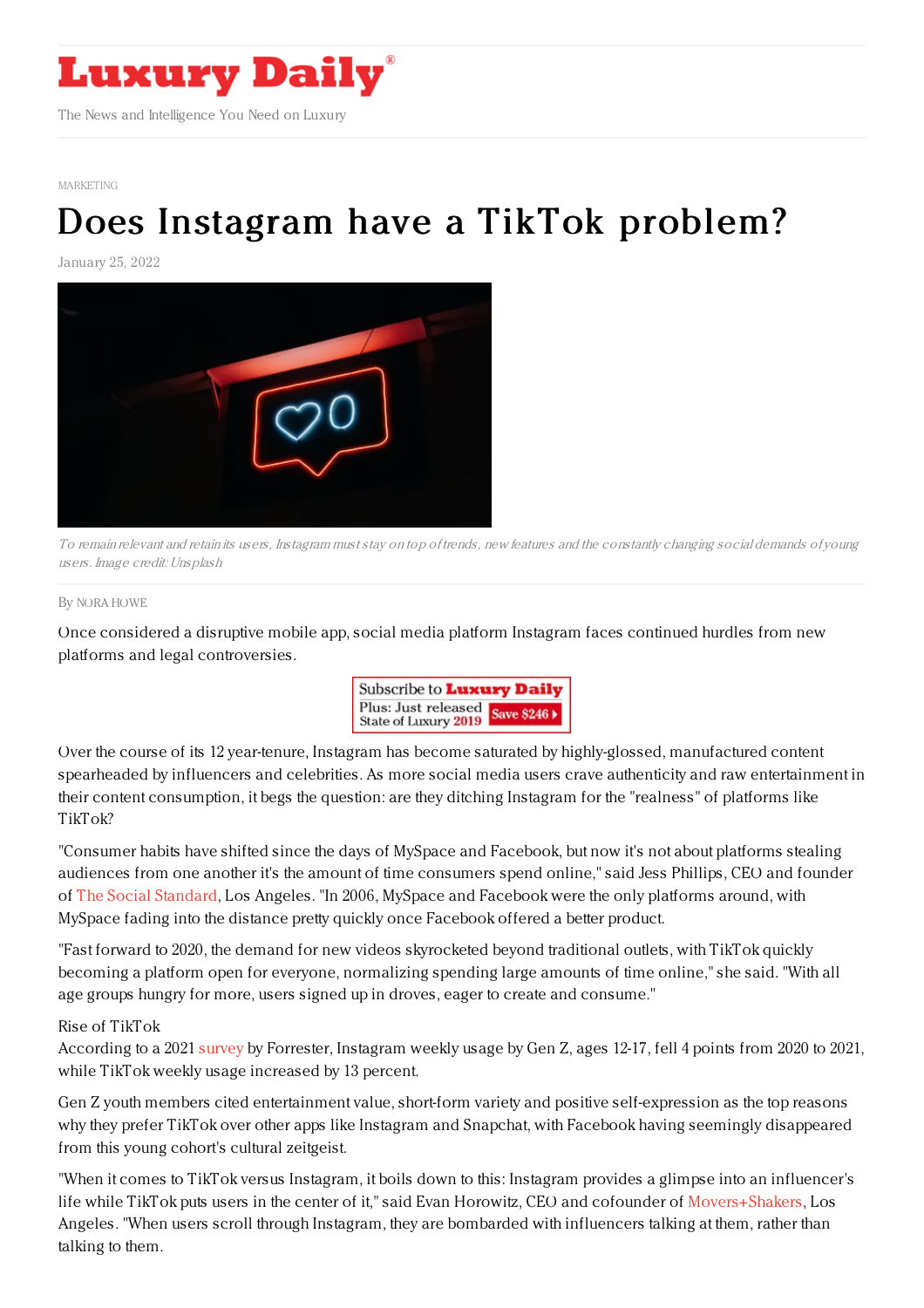"TikTok allows users to feel like they are a part of a creator's narrative, which is less formal and far more open and real," he said. "TikTok is the relatable platform, whereas Instagram is aspirational."

[@lilbittylivie](https://www.tiktok.com/@lilbittylivie)I made myself a knock off of harry styles' jw anderson cardigan Imao [##fyp](https://www.tiktok.com/tag/fyp) [##foryou](https://www.tiktok.com/tag/foryou) [#](https://www.tiktok.com/music/original-sound-6838626054651775749)[#foryoupag](https://www.tiktok.com/tag/foryoupage)[e](https://www.tiktok.com/music/original-sound-6838626054651775749) [##harrystyles](https://www.tiktok.com/tag/harrystyles) original sound - Liv

# A TikTok user created her own version of JW Anderson's Color Patchwork cardigan, which spread across the internet after Harry Styles was seen wearing it in early 2020

This realness found on TikTok has proven successful when it comes to consumer behavior. It is all in the sales data.

The TikTok community has effectively convinced brands to "make TikToks, not ads." A recent study found that 56 percent of users and 67 percent of creators feel closer to brands they see on TikTok, particularly when they publish authentic, unpolished content (see [story](https://www.luxurydaily.com/tiktok-brand-engagement-2021/)).

"One of the most powerful parts of the TikTok platform is the variety of content that is generated by its longtail creator base," said Kyle Wong, cofounder of Pixlee [TurnTo](https://www.pixlee.com/why-pixlee-turnto), Miami. "With TikTok's algorithm, that creator content is highly discoverable regardless of how many followers that creator might have.

For instance, the impact of the [#TikTokMadeMeBuyIt](https://www.tiktok.com/tag/tiktokmademebuyit?lang=en) hashtag, which has more the 8.2 billion views, reaches beyond the platform and into sales increases.

In August 20w, TikTok creator Trinidad Sandoval posted her daily skincare routine using Peter Thomas Roth's Instant FIRMx eye cream. Within days of her video going viral, the product was sold out online across major beauty retailers, and the brand estimated that the number of sales in one week following the TikTok video was equivalent to six months.

"While Instagram also has video and is improving its discovery capabilities, TikTok was designed with these features at its core," Mr. Wong said. "As a result, brands are more likely to be discovered on TikTok's For You' page."

According to a [report](https://www.neuro-insight.com/tiktok-neuro-study) from neuroanalytics firm [Neuro-Insight,](https://www.neuro-insight.com/) TikTok's "For You" page encourages higher levels of relevancy and engagement for brands than sponsored content on other platforms (see [story](https://www.luxurydaily.com/tiktok-ad-engagement/)).

[@afashionnerd](https://www.tiktok.com/@afashionnerd)[##tiktokmademebuyit](https://www.tiktok.com/tag/tiktokmademebuyit) [##gucci](https://www.tiktok.com/tag/gucci) [##nails](https://www.tiktok.com/tag/nails) [##guccinailpolish](https://www.tiktok.com/music/The-Hustle-244641803705147393) @gucci ep 985 The Hustle - Van McCoy

## Gucci nail polish has become <sup>a</sup> popular item in the #TikTokMadeMeBuyIt trend

"Users love TikTok because the algorithm precisely favors content geared towards their interests, meaning brand influencers can connect with potential customers on an authentic level a win-win situation," The Social Standard's Ms. Phillips said.

"That said, I don't think TikTok is taking users away from Instagram the way Facebook did from MySpace, or Instagram from Facebook," she said. "Instagram realized the upward momentum of TikTok, and has since adjusted itself to prioritize video content over photos."

## Where does Instagram stand?

Over the last several years, Facebook Inc, now Meta, has launched various Instagram features to keep up with a number of competing platforms.

This has also put Meta in the crosshairs of legal scrutiny as it faces an antitrust lawsuit from the federal government (see [story](https://www.luxurydaily.com/facebook-files-second-motion-to-dismiss-antitrust-lawsuit/)). Both Facebook and Instagram have also faced accusations of creating toxic environments, particularly for younger users.

"Overall, the social pie is growing, and because of that, there is room for several apps to be successful, but, that doesn't mean Instagram and every other social platform can relax," Ms. Phillips said. "If these companies don't stay on top of trends, they can and will endure the same fate as MySpace.